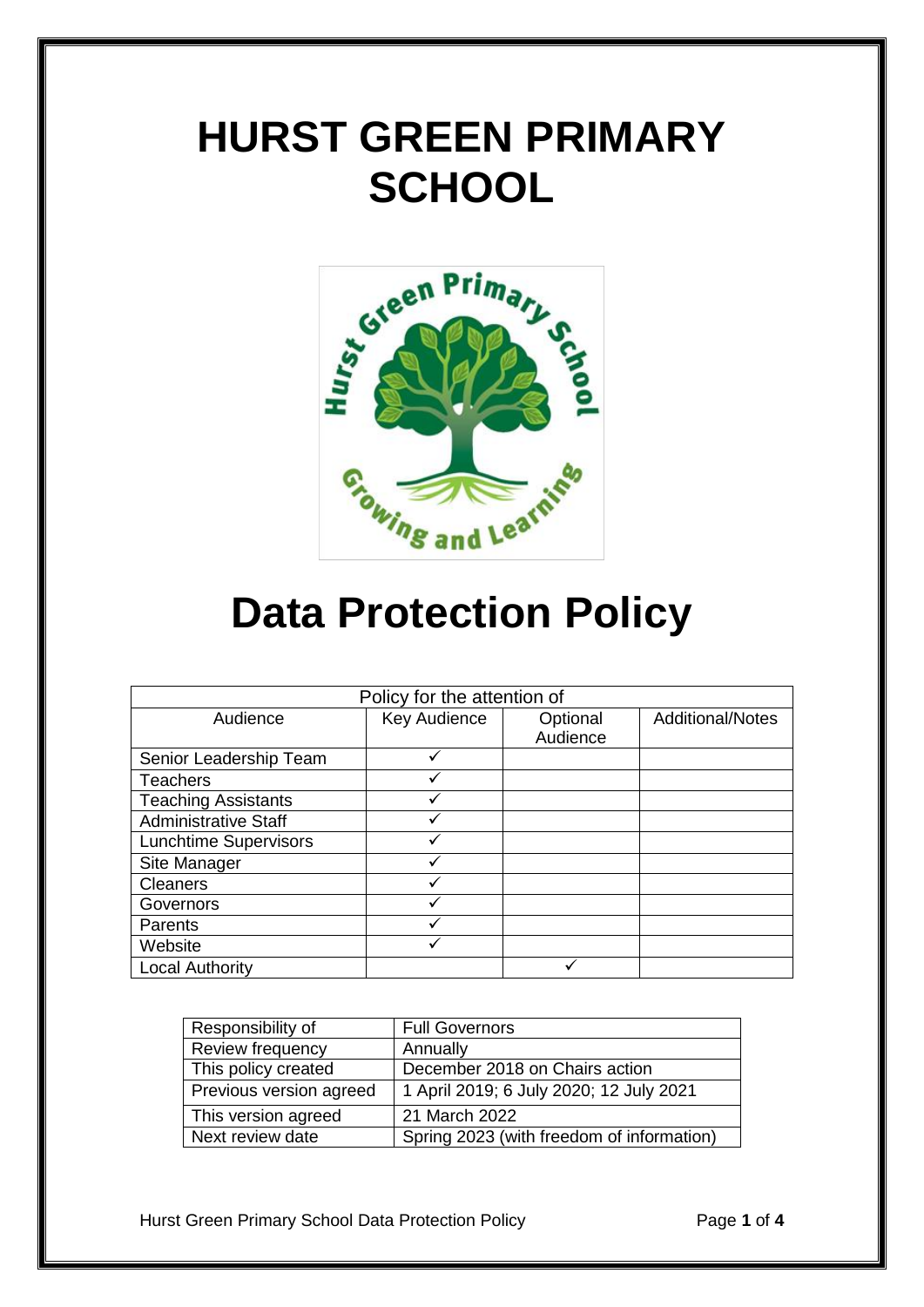### **Data Protection Policy for Hurst Green Primary School**

#### *Legal Obligations*

Recital 74 of the General Data Protection Regulation (GDPR) states that……

'*The responsibility and liability of the controller for any processing of personal data carried out by the controller or on the controller's behalf should be established. In particular, the controller should be obliged to implement appropriate and effective measures and be able to demonstrate the compliance of processing activities with the Regulation, including the effectiveness of the measures. Those measures should take into account the nature, scope, context and purposes of the processing and the risk to the rights and freedoms of natural persons'*

To this end, the School and the School Governing Body has adopted the Policy as specified below.

#### *Scope*

An essential activity within Hurst Green Primary School is the requirement to gather and process information about its pupils, staff, parents and other individuals who have contact with the school, in order to enable it to provide education and other associated functions.

In addition, there may be a legal requirement to collect and use information to ensure that the school complies with its statutory obligations.

The GDPR defines special category information as *'information about an individual's racial or ethnic origin, political opinions, religious or philosophical beliefs, trade union membership, health, sex life or sexual orientation and genetic and biometric data'*.

Before processing 'special category' information Hurst Green Primary School will identify and document the lawful basis for processing this information. Hurst Green Primary School will only process special categories of personal information in certain situations.

This will be done in accordance with Data Protection Law and other related government legislation.

Hurst Green Primary School and the School Governing Body – acting as custodians of personal data – recognise their moral duty to ensure that it is handled properly and confidentially at all times, irrespective of whether it is held on paper or by electronic means. This covers the whole lifecycle, including: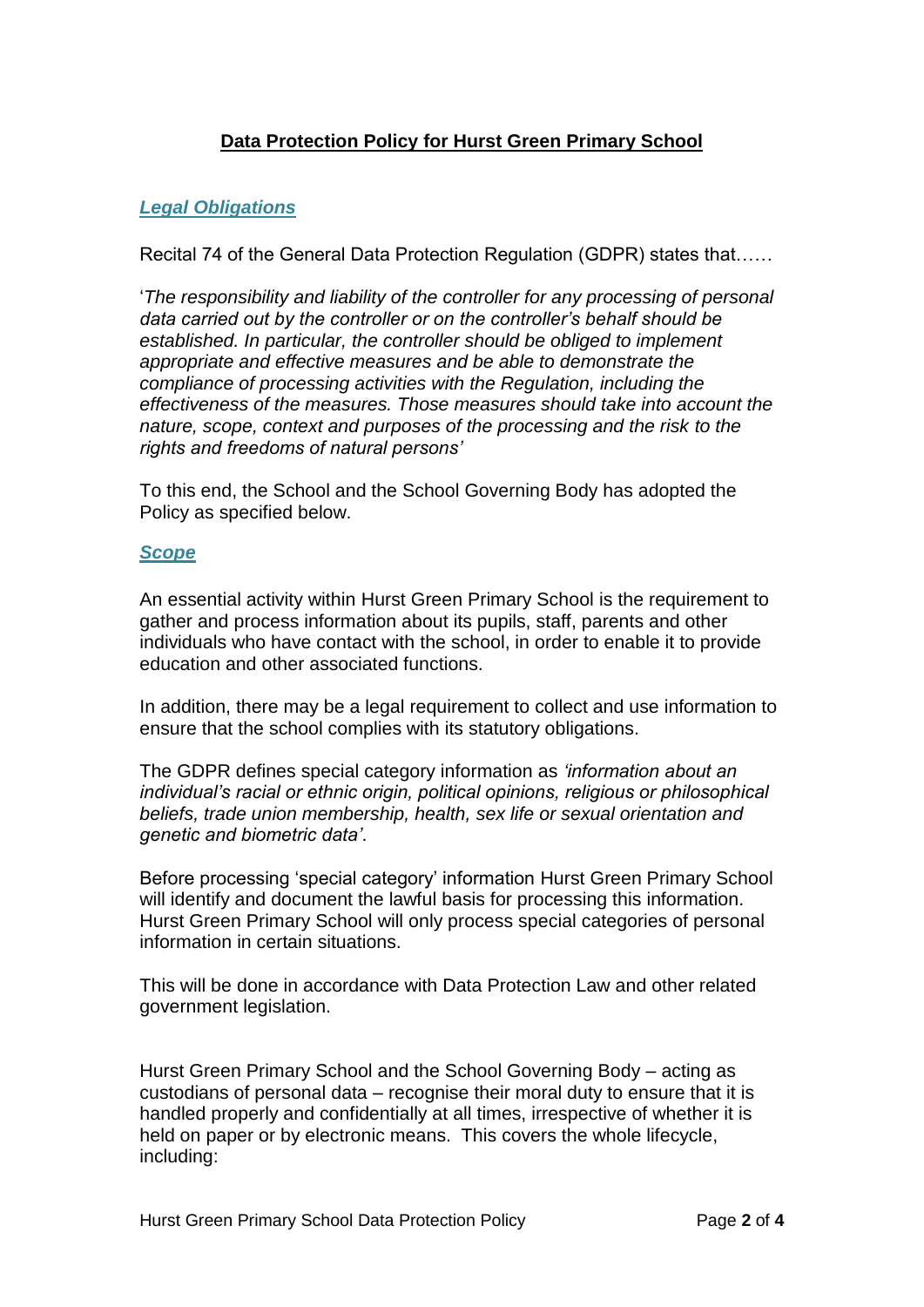- The obtaining of personal data;
- The storage and security of personal data;
- The use of personal data;
- The disposal/destruction of personal data.

Hurst Green Primary School and the School Governing Body also has a responsibility to ensure that data subjects have appropriate access to details regarding personal information relating to them.

#### *Objectives*

By following and maintaining strict safeguards and controls, Hurst Green Primary School and the School Governing Body will:

- Acknowledge the rights of individuals to whom personal data relate, and ensure that these rights may be exercised in accordance with Data Protection Law;
- Ensure that individuals are fully informed about the collection and use of personal data through the publication of the school's Privacy Notice;
- Collect and process personal data which is adequate, relevant and limited to what is necessary in relation to the purposes for which they are processed;
- Ensure that adequate steps are taken to ensure the accuracy and currency of data;
- Ensure that for all personal data, appropriate security measures are taken – both technically and organisationally – to protect against damage, loss or abuse;
- **Ensure that the movement of personal data is done in a lawful way** both inside and outside the organisation and that suitable safeguards exist at all times.

#### *Achieved by*

In order to support these objectives, Hurst Green Primary School and the School Governing Body will:

- Have a **"Senior Information Risk Owner"** (SIRO) to ensure that there is accountability and that Information Risk is recognised at a Senior Level;
- Have a designated **"Data Protection Officer**" (DPO) to meet the school's obligations under Article 37 of GDPR
- Ensure that all activities that relate to the processing of personal data have appropriate safeguards and controls in place to ensure information security and compliance with the Data Protection Law;
- Ensure that all contracts and service level agreements between Hurst Green Primary School and external third parties (including contract